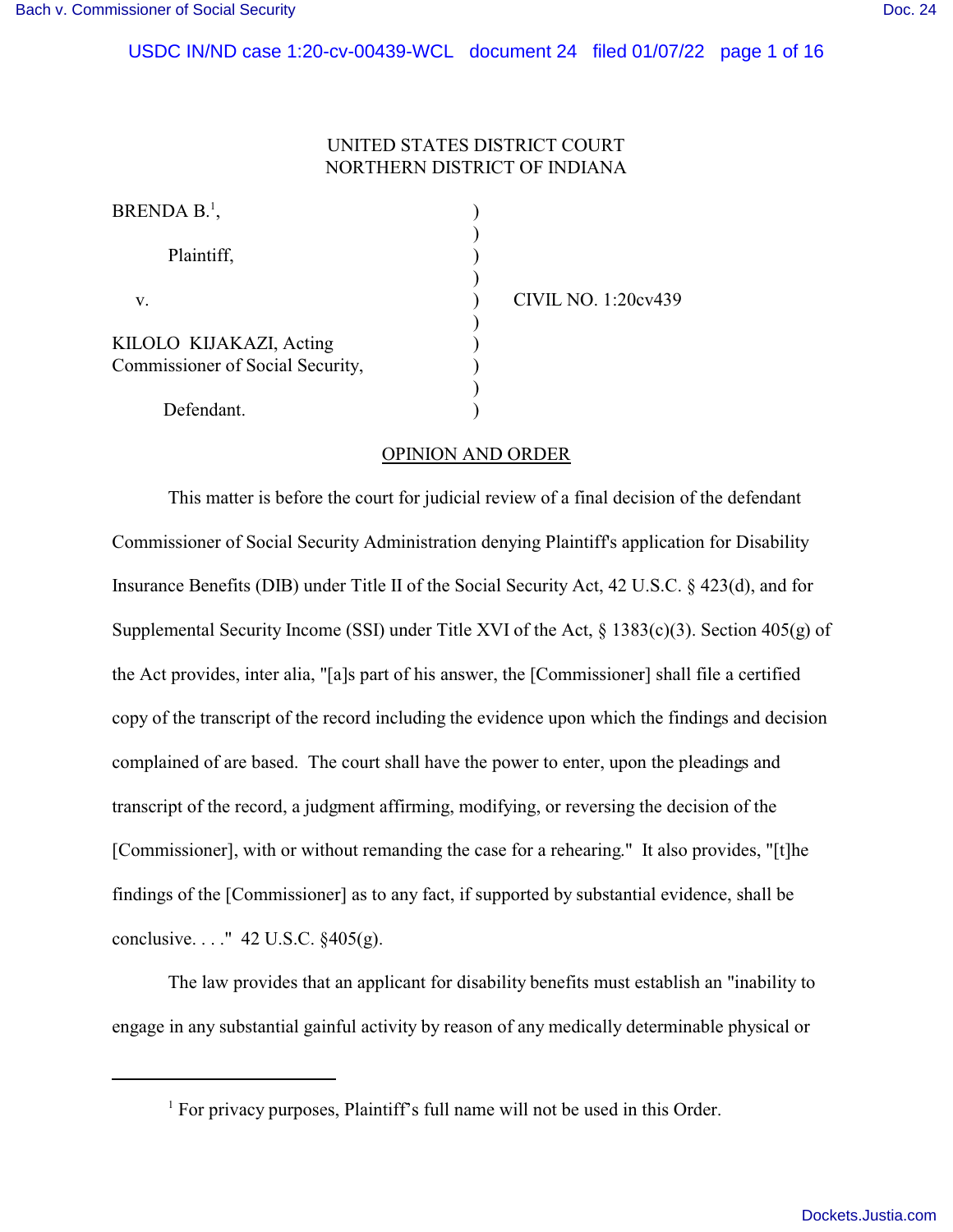mental impairment which can be expected to last for a continuous period of no less than 12 months. . . . "42 U.S.C.  $\S416(i)(1)$ ; 42 U.S.C.  $\S423(d)(1)(A)$ . A physical or mental impairment is "an impairment that results from anatomical, physiological, or psychological abnormalities which are demonstrable by medically acceptable clinical and laboratory diagnostic techniques." 42 U.S.C. §423(d)(3). It is not enough for a plaintiff to establish that an impairment exists. It must be shown that the impairment is severe enough to preclude the plaintiff from engaging in substantial gainful activity. *Gotshaw v. Ribicoff*, 307 F.2d 840 (7th Cir. 1962), cert. denied, 372 U.S. 945 (1963); *Garcia v. Califano*, 463 F.Supp. 1098 (N.D.Ill. 1979). It is well established that the burden of proving entitlement to disability insurance benefits is on the plaintiff*. See Jeralds v. Richardson*, 445 F.2d 36 (7th Cir. 1971); *Kutchman v. Cohen*, 425 F.2d 20 (7th Cir. 1970).

Given the foregoing framework, "[t]he question before [this court] is whether the record as a whole contains substantial evidence to support the [Commissioner's] findings." *Garfield v. Schweiker*, 732 F.2d 605, 607 (7th Cir. 1984) citing *Whitney v. Schweiker*, 695 F.2d 784, 786 (7th Cir. 1982); 42 U.S.C. §405(g). "Substantial evidence is defined as 'more than a mere scintilla. It means such relevant evidence as a reasonable mind might accept as adequate to support a conclusion.'" *Rhoderick v. Heckler*, 737 F.2d 714, 715 (7th Cir. 1984) quoting *Richardson v. Perales*, 402 U.S. 389, 401, 91 S.Ct. 1410, 1427 (1971); *see Allen v. Weinberger*, 552 F.2d 781, 784 (7th Cir. 1977). "If the record contains such support [it] must [be] affirmed, 42 U.S.C. §405(g), unless there has been an error of law." *Garfield*, *supra* at 607; *see also Schnoll v. Harris*, 636 F.2d 1146, 1150 (7th Cir. 1980).

In the present matter, after a hearing, the Administrative Law Judge ("ALJ") made the following findings: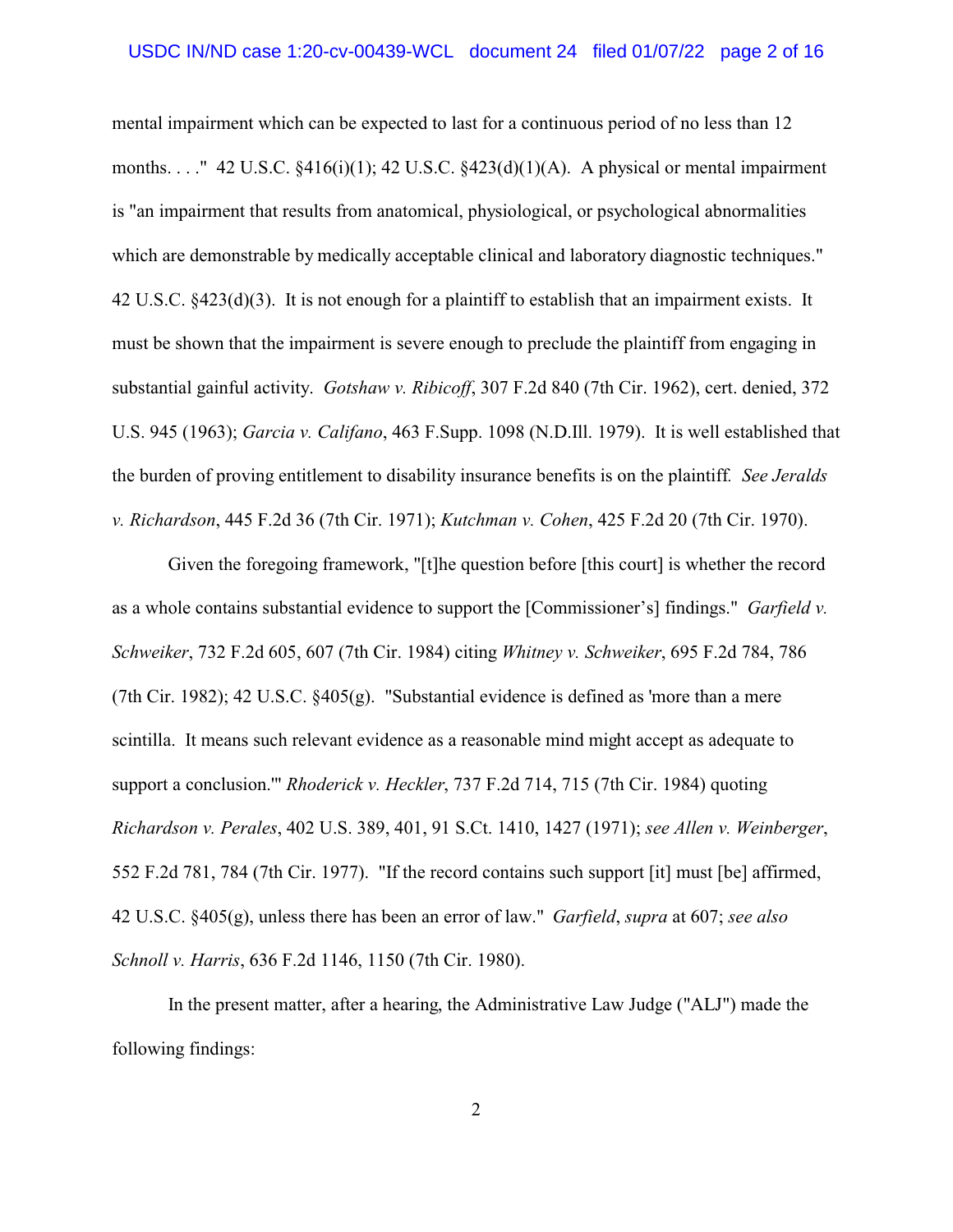- 1. The claimant meets the insured status requirements of the Social Security Act through December 31, 2018.
- 2. The claimant has not engaged in substantial gainful activity since July 8, 2017, the alleged onset date (20 CFR 404.1571 *et seq*., and 416.971 *et seq*.).
- 3. The claimant has the following severe impairments: obesity, headaches, adjustment disorder with mixed anxiety and depressed mood, and intermittent explosive disorder (20 CFR 404.1520(c) and  $416.920(c)$ ).
- 4. The claimant does not have an impairment or combination of impairments that meets or medically equals the severity of one of the listed impairments in 20 CFR Part 404, Subpart P, Appendix 1 (20 CFR 404.1520(d), 404.1525, 404.1526, 416.920(d), 416.925 and 416.926).
- 5. After careful consideration of the entire record, the undersigned finds the claimant has the residual functional capacity to perform light work as defined in 20 CFR 404.1567(b) and 416.967(b) except the claimant can occasionally climb stairs or ramps, balance, stoop, or crouch; can never kneel, crawl, or climb ladders, ropes, or scaffolds. Work with a moderate level of noise and no concentrated exposure to moving machinery or unprotected heights. Work with an option to sit or stand, changing positions no more frequently than every 30 minutes, while remaining on task. With work that can be learned in 30 days, or less, with simple routine tasks; and with occasional interactions with coworkers, supervisors, and the general public.
- 6. The claimant is capable of performing past relevant work as a small parts assembler. This work does not require the performance of work-related activities precluded by the claimant's residual functional capacity (20 CFR 404.1565 and 416.965).
- 7. The claimant has not been under a disability, as defined in the Social Security Act, from July 8, 2017, through the date of this decision (20 CFR 404.1520(f) and  $416.920(f)$ ).

(Tr. 17-29).

Based upon these findings, the ALJ determined that Plaintiff was not entitled to benefits,

leading to the present appeal.

Plaintiff filed her opening brief on August 27, 2021. On October 8, 2021 the defendant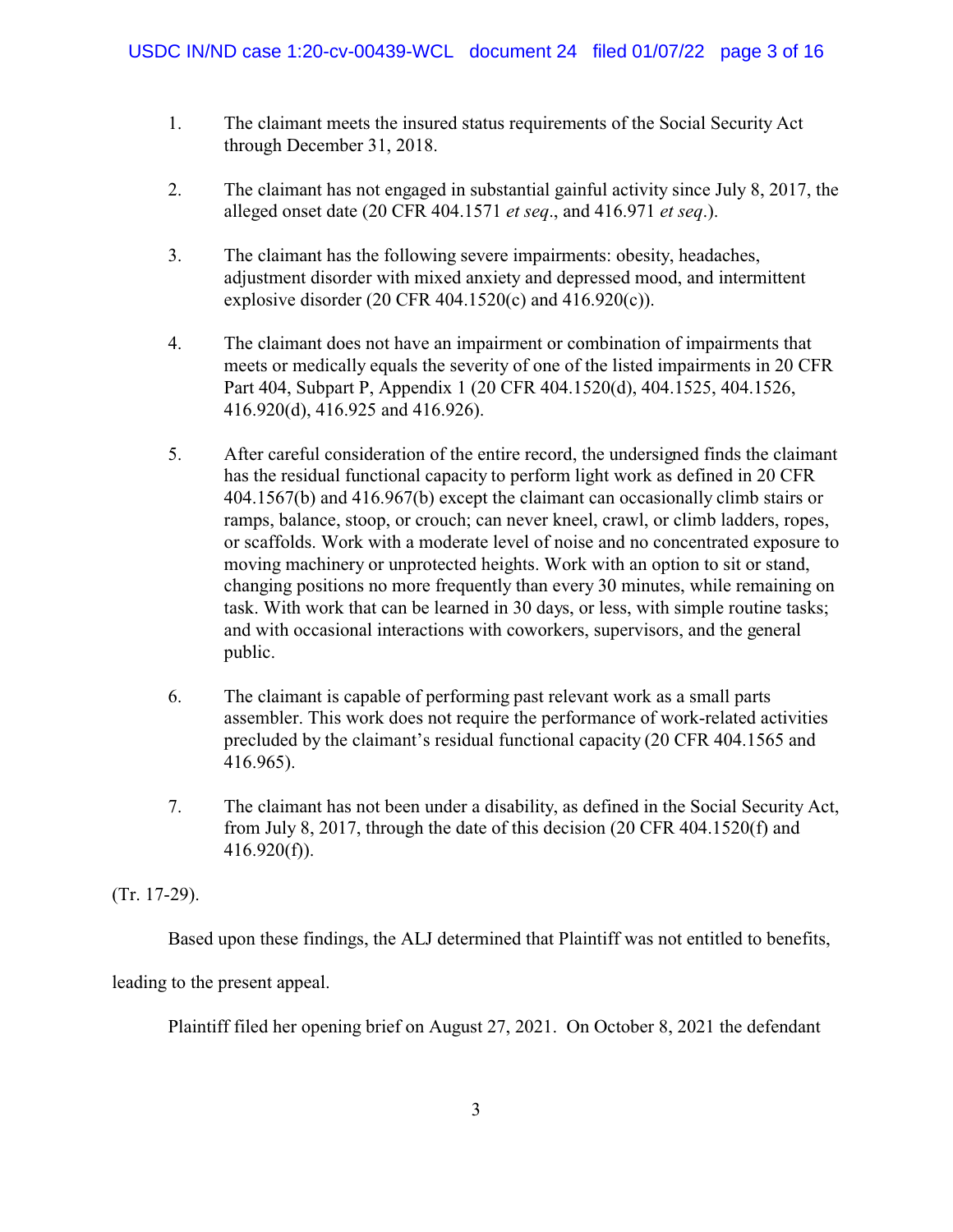filed a memorandum in support of the Commissioner's decision. Plaintiff has declined to file a

reply. Upon full review of the record in this cause, this court is of the view that the

Commissioner's decision should be affirmed.

A five step test has been established to determine whether a claimant is disabled. *See*

*Singleton v. Bowen*, 841 F.2d 710, 711 (7th Cir. 1988); *Bowen v. Yuckert*, 107 S.Ct. 2287, 2290-

91 (1987). The United States Court of Appeals for the Seventh Circuit has summarized that test

as follows:

The following steps are addressed in order: (1) Is the claimant presently unemployed? (2) Is the claimant's impairment "severe"? (3) Does the impairment meet or exceed one of a list of specific impairments? (4) Is the claimant unable to perform his or her former occupation? (5) Is the claimant unable to perform any other work within the economy? An affirmative answer leads either to the next step or, on steps 3 and 5, to a finding that the claimant is disabled. A negative answer at any point, other than step 3, stops the inquiry and leads to a determination that the claimant is not disabled.

*Nelson v. Bowen*, 855 F.2d 503, 504 n.2 (7th Cir. 1988); *Zalewski v. Heckler*, 760 F.2d 160, 162 n.2 (7th Cir. 1985); accord *Halvorsen v. Heckler*, 743 F.2d 1221 (7th Cir. 1984). In the present case, Step 4 was the determinative inquiry.

As noted, the ALJ found that Plaintiff has the severe impairments of obesity, headaches,

adjustment disorder with mixed anxiety and depressed mood, and intermittent explosive disorder.

Plaintiff alleges that she has also been diagnosed with small bowel obstruction, diverticulitis,

facial cellulitis, and non-infective gastroenteritis and colitis.

In support of remand, Plaintiff first argues that the ALJ erred by failing to incorporate

intermittent explosive disorder into the RFC. The ALJ found that Plaintiff could perform work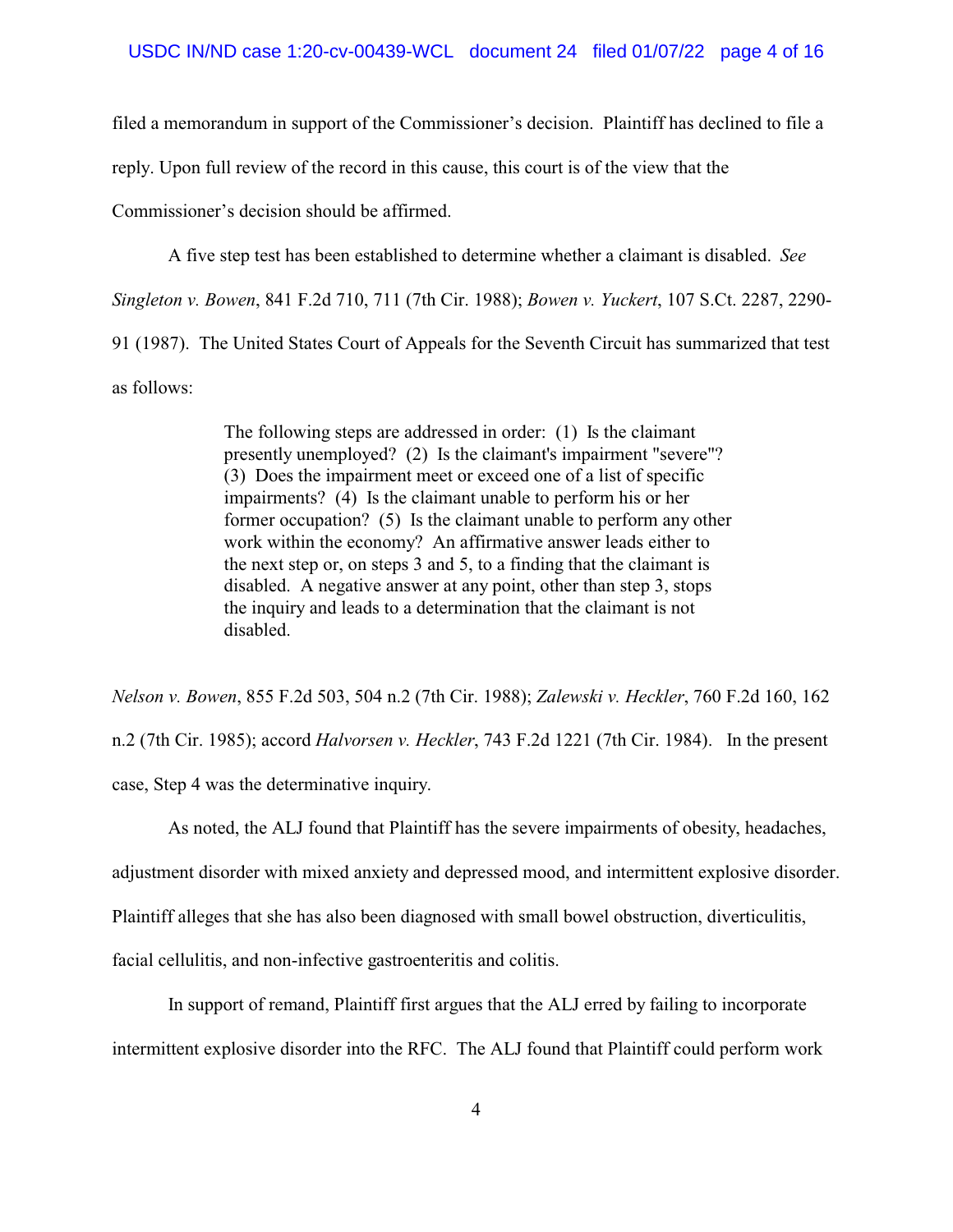that could be learned in thirty days or less with simple routine tasks and only occasional interaction with coworkers supervisors and the public. Although Plaintiff's argument is vague and undeveloped, she appears to be relying on an opinion by consultative examiner Dr. Boen, who diagnosed Plaintiff with intermittent explosive disorder and stated that Plaintiff would have difficulty getting along with coworkers. The ALJ discussed Dr. Boen's opinion:

In April 2019, the claimant was referred to psychological consultative examiner, Dan Boen, Ph.D., for a mental status examination (Ex. C8F). She reported she had not been on medication for mental or emotional issues (Ex. C8F/2). She noted she had never had outpatient or been hospitalized for mental health counseling. The claimant indicated she had felt sad and depressed, had trouble concentrating and focusing, had been nervous in social situations, and had had anxiety and panic attacks. She stated she felt unusually agitated, irritable, and angry, and when her anger got out of control she would throw something. Yet, she acknowledged she saw, talked, or texted with her family and/or friends daily (Ex. C8F/3). During the mental status examination, the claimant recalled three of the three objects immediately and two of the three objects in five minutes (Ex. C8F/5). She could recall five digits forward and four digits backward. She could do one of the two math calculations and one of the five subtractions of 7s from 100. The claimant could count backwards from 20 by 3s for six of the six subtractions. She correctly answered five of the five informational questions and ten of the ten vocabulary words. She was oriented to time, place, and person. She could handle money. She was responsive to speech and cooperative with the examiner. Her mood and affect were normal. Her behavior was normal and she was not on psychotropic medication. Her thought form was normal as was her consciousness. Her concentration was only mildly below normal. Her immediate recall was normal. Despite her allegations of memory issues, her short-term memory was considered only mildly below normal. Her long-term memory was normal. Her fund of information was normal. Her level of intelligence was normal. The claimant's judgment was also only mildly below normal. Her level of insight was normal. Dr. Boen diagnosed the claimant with adjustment disorder with mixed anxiety and depressed mood and intermittent explosive disorder.

\* \* \*

In April 2019, Dr. Boen, the psychological consultative examiner, evaluated the claimant (Ex. C8F). Dr. Boen opined the claimant would have no trouble understanding, remembering, concentrating, staying on task, or getting along with a boss (Ex. C8F/6). The doctor noted the claimant would have difficulty being able to get along with coworkers. The undersigned finds Dr. Boen's opinion somewhat persuasive. He examined the claimant and based his conclusions on clinical observations and the claimant's performance on a mental status examination. Dr. Boen's opinion was supported by the examination findings, specifically the claimant recalled three of the three objects immediately and two of the three objects in five minutes (Ex. C8F/5). She could recall five digits forward and four digits backward. She could do one of the two math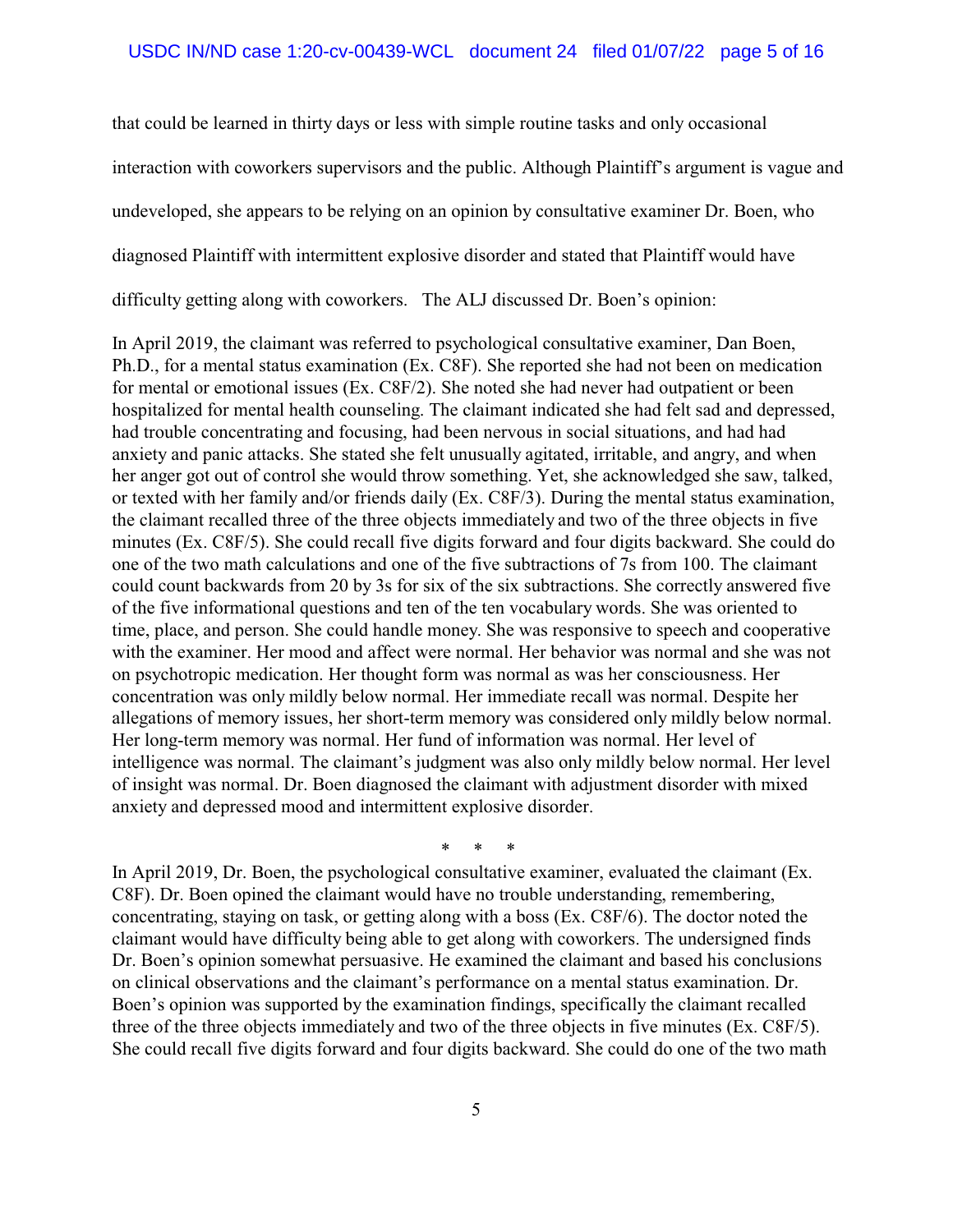calculations and one of the five subtractions of 7s from 100. The claimant could count backwards from 20 by 3s for six of the six subtractions. Furthermore, Dr. Boen's opinion is consistent with the evidence as a whole, specifically, during the physical examination, the claimant's mood and affect were normal (Ex. C13F/3). Her judgment, orientation, insight, and thought process were normal; despite her allegations of memory issues, her memory was considered normal.

#### (Tr. 24-25, 26-27)

As the Commissioner notes, the medical evidence fails to support greater limitations in the RFC due to intermittent explosive disorder or any other mental impairment. Most of the evidence in the record speaks to Plaintiff's treatment for physical ailments as opposed to mental health issues. (*See* Tr. 397, 400, 402, 405, 408, 411, 433, 445, 453, 461, 477, 488, 528, 598, 615, 640, 646, 668-69, 676, 681, 693, 699, 732, 737, 748, 752, 756, 759, 770).

As the ALJ pointed out, (Tr. 24-27), Plaintiff often denied psychiatric complaints, including emotional disturbances, (Tr. 397, 400, 405, 408, 411, 435, 580, 600, 615, 756; *see* Tr. 528), and was generally cooperative with normal mood, affect, behavior, judgment, cognition, memory, thought content, and speech, (Tr. 24-27; *see* Tr. 406, 409, 412, 436, 463, 481, 489, 528, 571, 581-82, 600-01, 694, 699, 703-05, 711-12, 733, 737, 744, 749, 753, 757, 761, 773).

The ALJ also noted that Plaintiff's mental health treatment was limited to an anti-depressant medication, (Tr. 678, 742), and that she interacted with friends and family on a daily basis. (Tr. 24; *see* Tr. 703). Plaintiff said that she lived with her husband of thirty-two years, did not experience any notable change in friends during the relevant period, and got along with her neighbors. (Tr. 703).

Conservative treatment, unremarkable objective findings, and Plaintiff's ability to maintain social relationships were proper bases for the ALJ to conclude that Plaintiff could perform simple work involving only occasional social interaction. (Tr. 22). *See Pytlewski v. Saul*,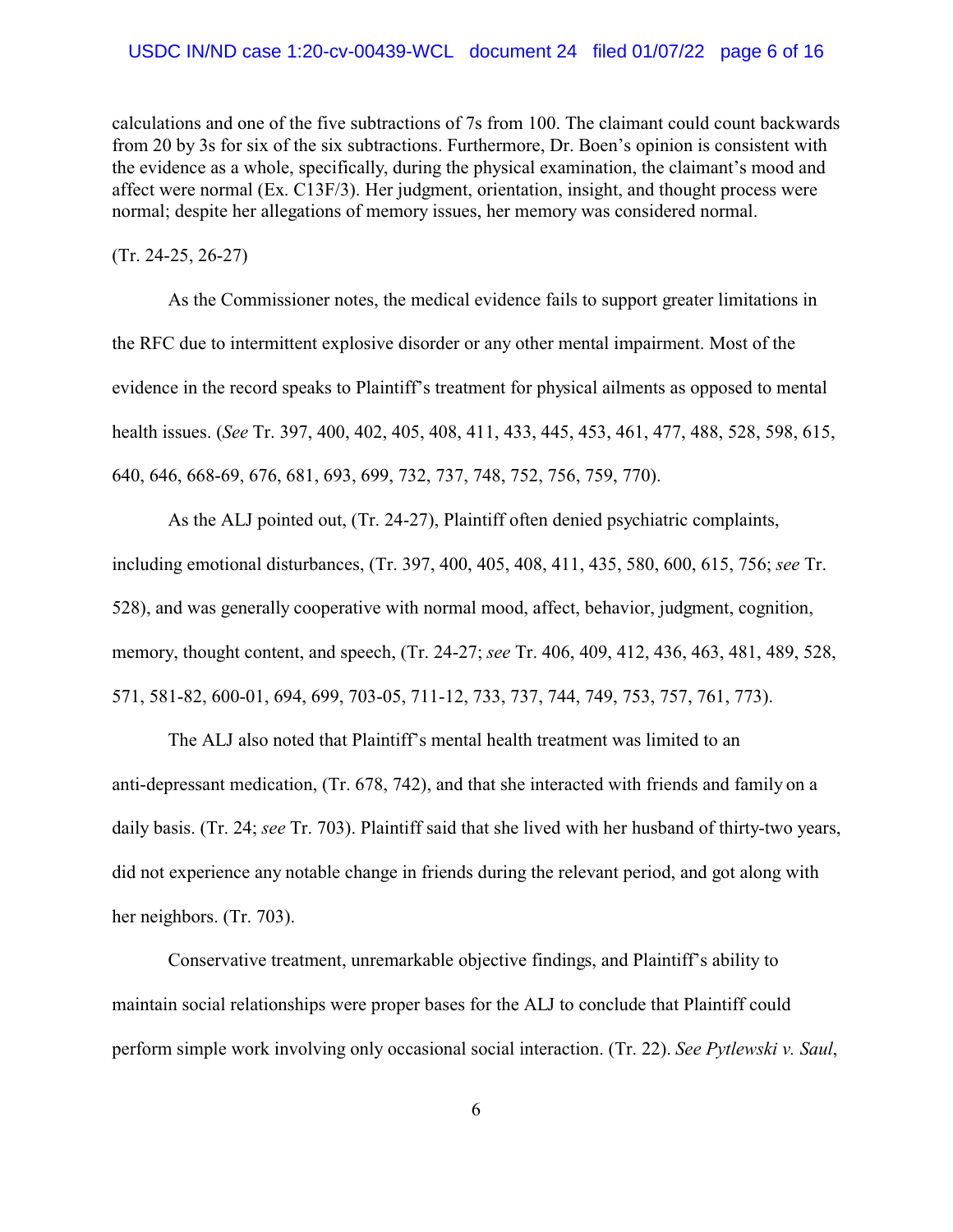791 F. App'x 611, 616-17 (7th Cir. 2019) (upholding RFC for simple work with only occasional social interaction based on "treatment notes reflecting 'good cognition, memory, insight/ judgment,' and, most importantly, given Pytlewski's concern regarding his intermittent explosive disorder, 'cooperative behavior'"); *Inman v. Saul*, No. 1:20-cv-00231, 2021 WL 4079293, at \*3 (N.D. Ind. Sept. 7, 2021) (finding intermittent explosive disorder did not preclude simple work where the plaintiff still had friends, grocery shopped, remained cooperative during examinations, and took medication to help his anger).

The opinion of Dr. Boen supports the ALJ's conclusion. Dr. Boen opined that Plaintiff would not have trouble understanding what she was asked to do, concentrating, or staying on task. (Tr. 706). He also determined that Plaintiff would have trouble getting along with others, but that she would not have trouble getting along with superiors. (Tr. 706). The ALJ reasonably found Dr. Boen's opinion somewhat persuasive because it was supported by clinical findings and consistent with evidence of normal mood, affect, judgment, orientation, insight, thoughts, and memory. (Tr. 27).

Plaintiff cites symptoms common to people with intermittent explosive disorder to support her claim. However, those symptoms are irrelevant to the extent Plaintiff did not experience them herself. *See* 20 C.F.R. § 404.1529(c) ("[W]e must . . . evaluate the intensity and persistence of your symptoms so that we can determine how your symptoms limit your capacity to work."). Moreover, the ALJ found that Plaintiff's subjective reports were not entirely borne out by the record. (Tr. 23, 25). Plaintiff has waived any challenge to that finding by failing to raise it in her brief. *Wright v. United States*, 139 F.3d 551, 553 (7th Cir. 1998) (issues not raised in initial district court brief are waived).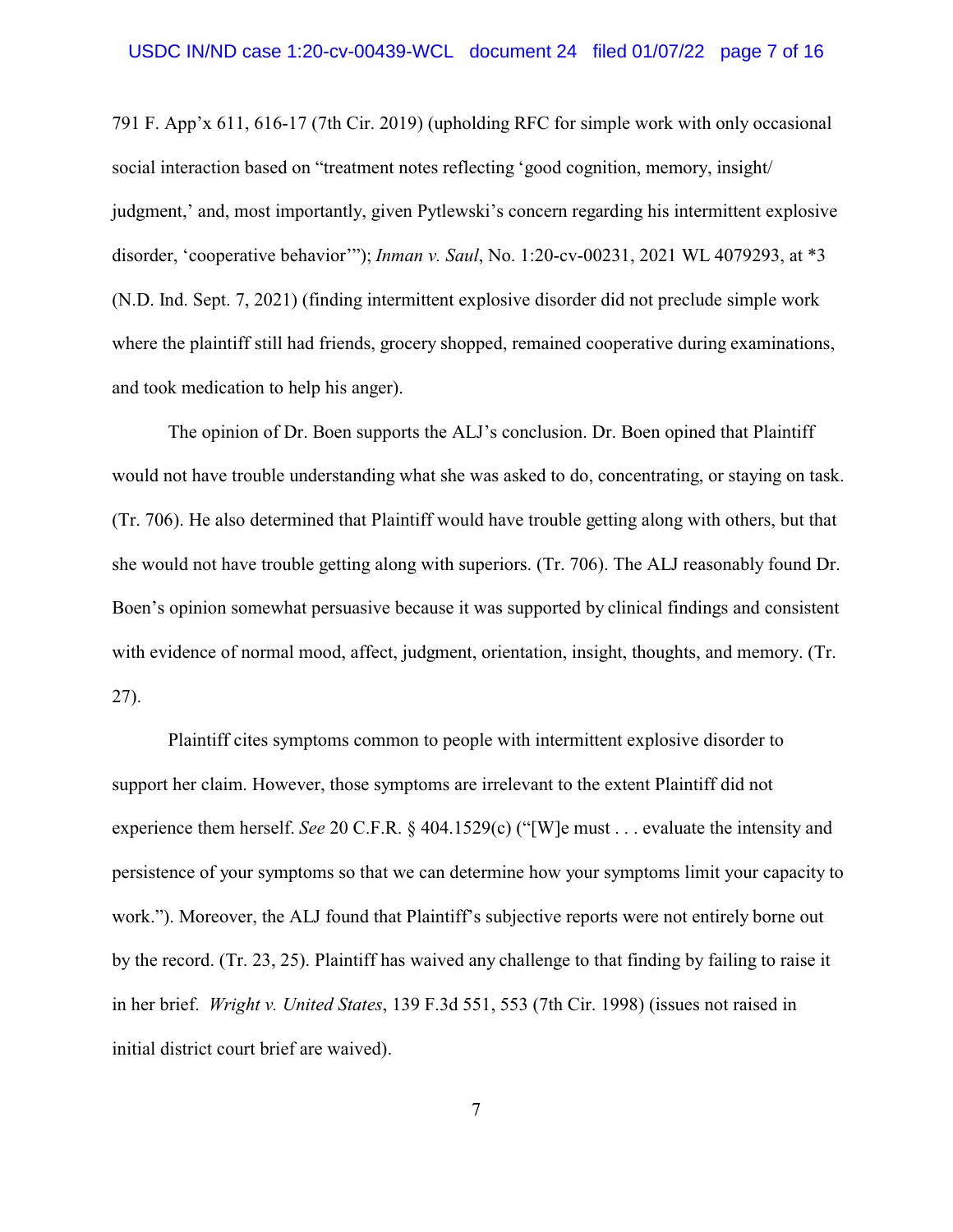Somewhat puzzlingly, Plaintiff cites to the United States Depatment of Labor's Occupational Safety and Health Administration's (OSHA's) zero-tolerance policy toward workplace violence. As the Commissioner points out, OSHA is a different agency driven by different objectives and different methodologies. Under the Social Security Act, the ALJ's task was to consider whether Plaintiff could "engage in any substantial gainful activity by reason of any medically determinable physical or mental impairment which can be expected to result in death or which has lasted or can be expected to last for a continuous period of not less than 12 months." 42 U.S.C. § 423(d)(1)(A). Here, the ALJ found that largely unremarkable objective findings, conservative treatment, and Plaintiff's ability to maintain social relationships undermined her claim of disabling mental limitations. (Tr. 24-27). As a reasonable person could accept the evidence the ALJ relied upon as adequate to support her conclusions, there is no basis for remand.

Next, Plaintiff argues that the ALJ erred in relying on VE testimony that Plaintiff could perform her past work. The VE testified that an individual with Plaintiff's limitations could perform her past relevant work as a small parts assembler as that job was generally performed. (Tr. 68-70). The ALJ asked the VE if his testimony was consistent with the Dictionary of Occupational Titles and he unequivocally stated that it was. (Tr. 72). The ALJ then asked Plaintiff's counsel if he had any questions for the vocational expert, which he did. (Tr. 72). But in examining the witness, neither counsel nor the ALJ questioned the expert's foundation or reasoning. (*See* Tr. 67-74). "When no one questions the vocational expert's foundation or reasoning, an ALJ is entitled to accept the vocational expert's conclusion, even if that conclusion differs from the Dictionary's—for the Dictionary, after all, just records other unexplained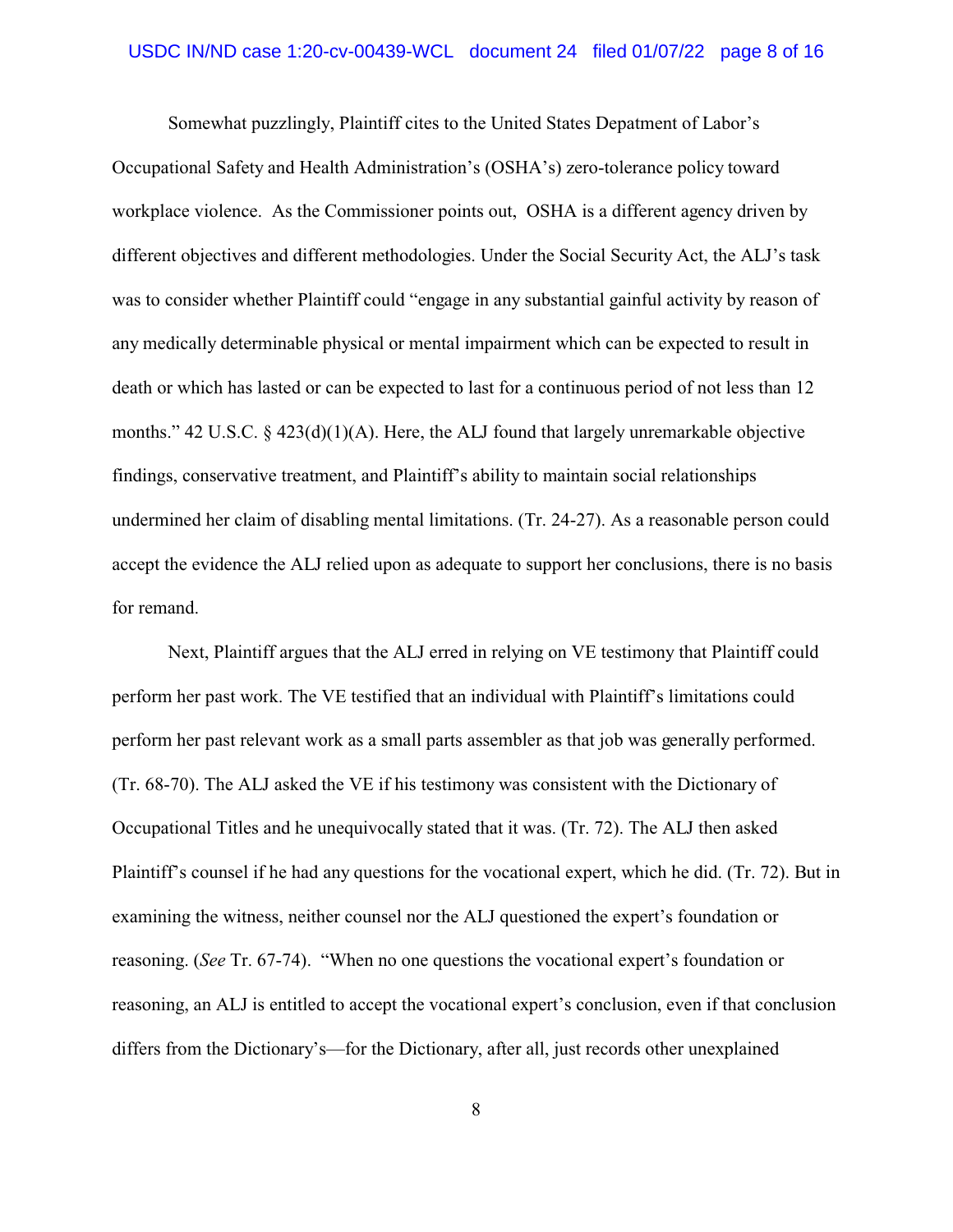#### USDC IN/ND case 1:20-cv-00439-WCL document 24 filed 01/07/22 page 9 of 16

conclusions and is not even subject to cross-examination." *Donahue v. Barnhart*, 279 F. 3d 441, 446 (7th Cir. Jan. 2002). *See also Stark v. Astrue*, 278 F. App'x 661, 667 (7th Cir. 2008) ("Stark contends that, even though . . . [the vocational expert] stated that his testimony was consistent with the DOT, the ALJ should have inquired further into specific characteristics of the jobs . . . [the vocational expert] listed. We have never held that ALJs have any such further requirement.").

Plaintiff now belatedly asserts that the VE testimony that her past work was performed with occasional interaction with coworkers is contradicted by the DOT. The DOT for Small Parts Assembler states: "Frequently works at a bench as member of assembly group assembling one or two specific parts and passing unit to another worker" Dictionary of Occupational Titles, § 706.684-22. Plaintiff interprets this to mean that interaction in the job as generally performed is frequent. However, as the Commissioner argues, although a person in that job may frequently work as a member of the assembly group, it is not apparent from the DOT description that interaction within that group is required frequently. *See id.* Accordingly, the ALJ was entitled to rely on the VE's testimony. *See Stark*, 278 F. App'x at 667; *Donahue*, 279 F. 3d at 446; *Ehler*, 2015 WL 5098507, at \*2.

In any event, the ALJ found that Plaintiff could perform other jobs existing in significant numbers in the national economy. Thus even if the ALJ erred by relying on the VE testimony regarding the Small Parts Assembly job, the error was harmless. *See Coleman v. Astrue*, 269 F. App'x 596, 602 (7th Cir. 2008) ("The ALJ's failure to comply with SSR 00-4p was therefore harmless as, at the very least, a significant number of jobs cited by the ALJ and not inconsistent with the DOT remained available to Coleman.").

Therefore, this Court finds that the ALJ properly found that Plaintiff could perform her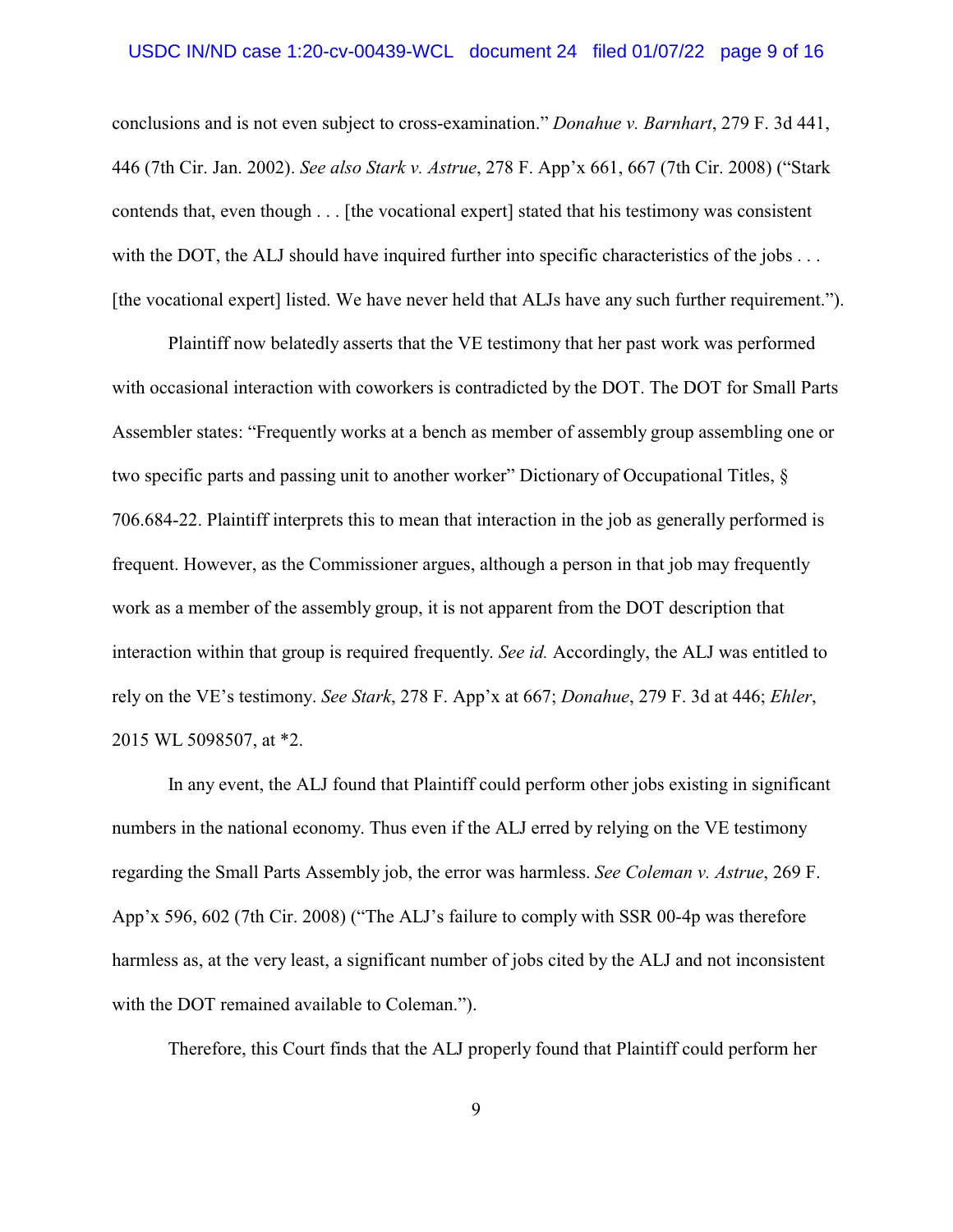past relevant work as generally performed, and there is no basis for remand on this issue.

Next, Plaintiff argues that the ALJ erred in finding that there were a significant number of jobs in the national economy that Plaintiff could perform. In addition to finding Plaintiff could return to her past relevant work as generally performed, the ALJ found that Plaintiff could perform other jobs – mail sorter, routing clerk, and checker – existing in significant numbers in the national economy. (Tr. 27-29). The ALJ based that finding on VE testimony. (Tr. 28-29). The VE testified that a person with Plaintiff's limitations could perform approximately 25,000 checker positions, approximately 21,500 routing clerk positions, and approximately 27,500 mail sorter positions. (Tr. 68-69). Combined, the VE's testimony was that there were more than 74,000 jobs in the national economy that Plaintiff could perform. (*See* Tr. 68-70). Plaintiff asserts that this is not a "significant number". Recently, however, in *Mitchell v. Kijakazi*, No. 20-2897, 2021 WL 3086194, at \*3 (7th Cir. July 22, 2021), the Seventh Circuit stated that the 30,000 jobs represented by two occupations constituted a significant number. The Seventh Circuit acknowledged that as few as six thousand jobs nationwide has been found to be significant. *Knapp*, 2021 WL 536121, at \*5 (citing cases). In the past, the Seventh Circuit has stated that "[a]s few as 174 jobs has been held to be significant, and it appears to be well-established that 1,000 jobs is a significant number." *Liskowitz v. Astrue*, 559 F.3d 736, 743 (7th Cir. 2009) (internal citations omitted).

Thus, this Court finds that substantial evidence supports the ALJ's step five finding and there is no basis for remand on this issue.

Next, Plaintiff argues that the ALJ erred by not including handling and fingering limitations in the RFC. Plaintiff points out that she has had carpal tunnel release, tennis elbow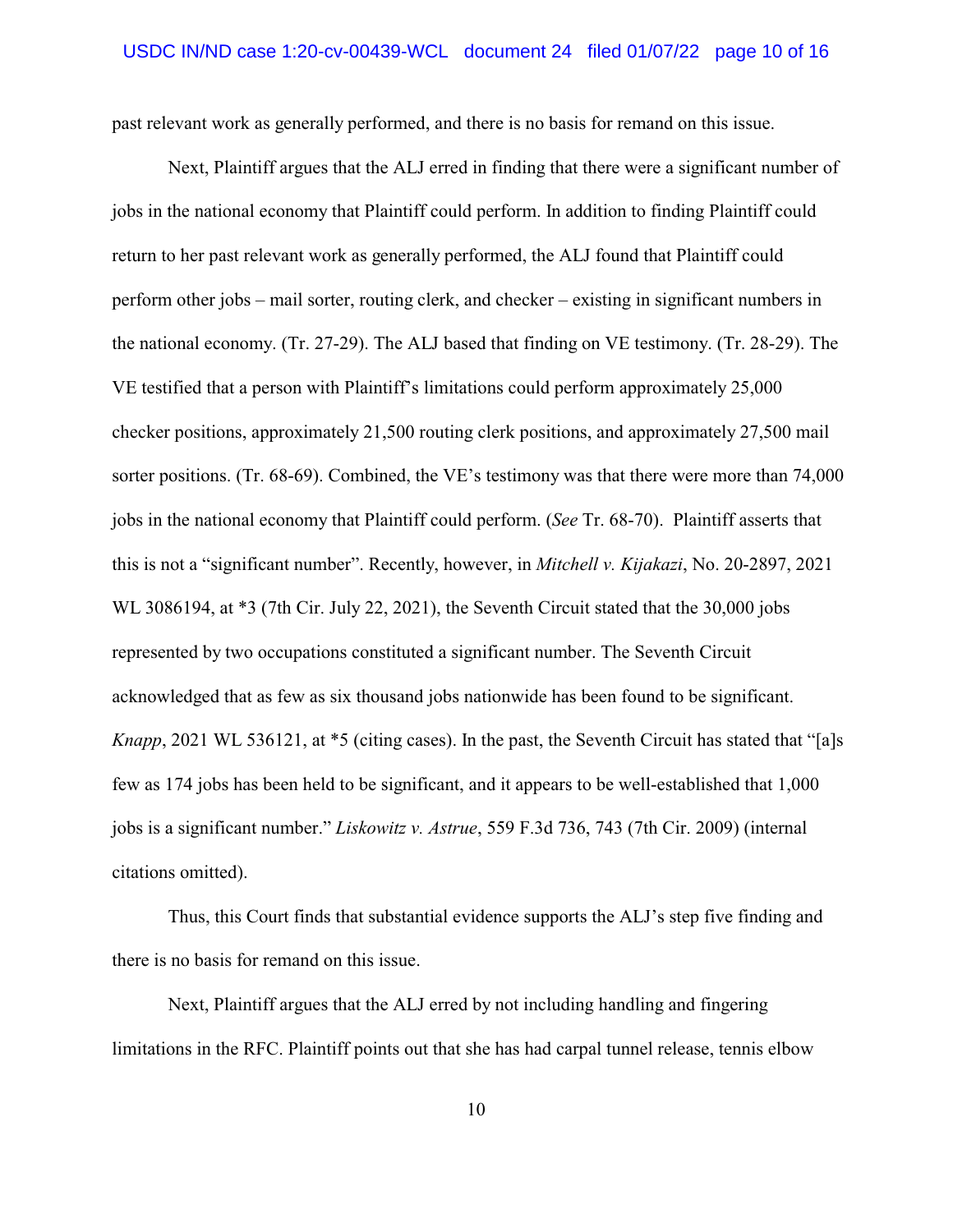#### USDC IN/ND case 1:20-cv-00439-WCL document 24 filed 01/07/22 page 11 of 16

release, and wrist fracture surgery. Plaintiff claims that the evidence supports handling and fingering limitations. However, the ALJ did not find Plaintiff's arm and wrist problems to be severe impairments. In making that finding, the ALJ stated that Plaintiff's other medically determinable impairments revealed "only slight abnormalities having such minimal effects that they would not be expected to interfere with the ability to work, irrespective of age, education, or work experience and are therefore, non-severe." (Tr. 28). The ALJ also indicated that "special attention was given to the duration and frequency of medical conditions for which the claimant sought treatment." (Tr. 18). Plaintiff's failure to directly challenge that finding constitutes waiver. *See Wright*, 139 F.3d at 553.

Moreover, the ALJ explicitly stated that she considered all of Plaintiff's medically determinable impairments, including those that are not severe, when assessing Plaintiff's RFC. (Tr. 18). The ALJ specifically acknowledged that Plaintiff stated she had difficulty reaching and using her hands. (Tr. 23). The ALJ also acknowledged that Plaintiff told medical consultative examiner Dr. Kamineni that she could not tie her shoes, button, or pick up a coin. (Tr. 24). Nevertheless, the ALJ found that "objective findings fail to provide strong support for the claimant's allegations of disabling symptoms and limitations." (Tr. 23).

In fact, the record is largely devoid of any evidence to support the contention that Plaintiff required handling or fingering limitations. Plaintiff testified that she had not had issues with her wrist in the two years preceding the April 2020 hearing, (Tr. 65), and most evidence of record pertains to treatment or evaluation for unrelated conditions. (*See* Tr. 397, 400, 405, 408, 411, 433, 445, 453, 461, 477, 488, 528, 570, 578, 598, 615, 640, 646, 668, 677, 681, 699, 702-03, 732, 741, 748, 752, 756, 758-59, 770).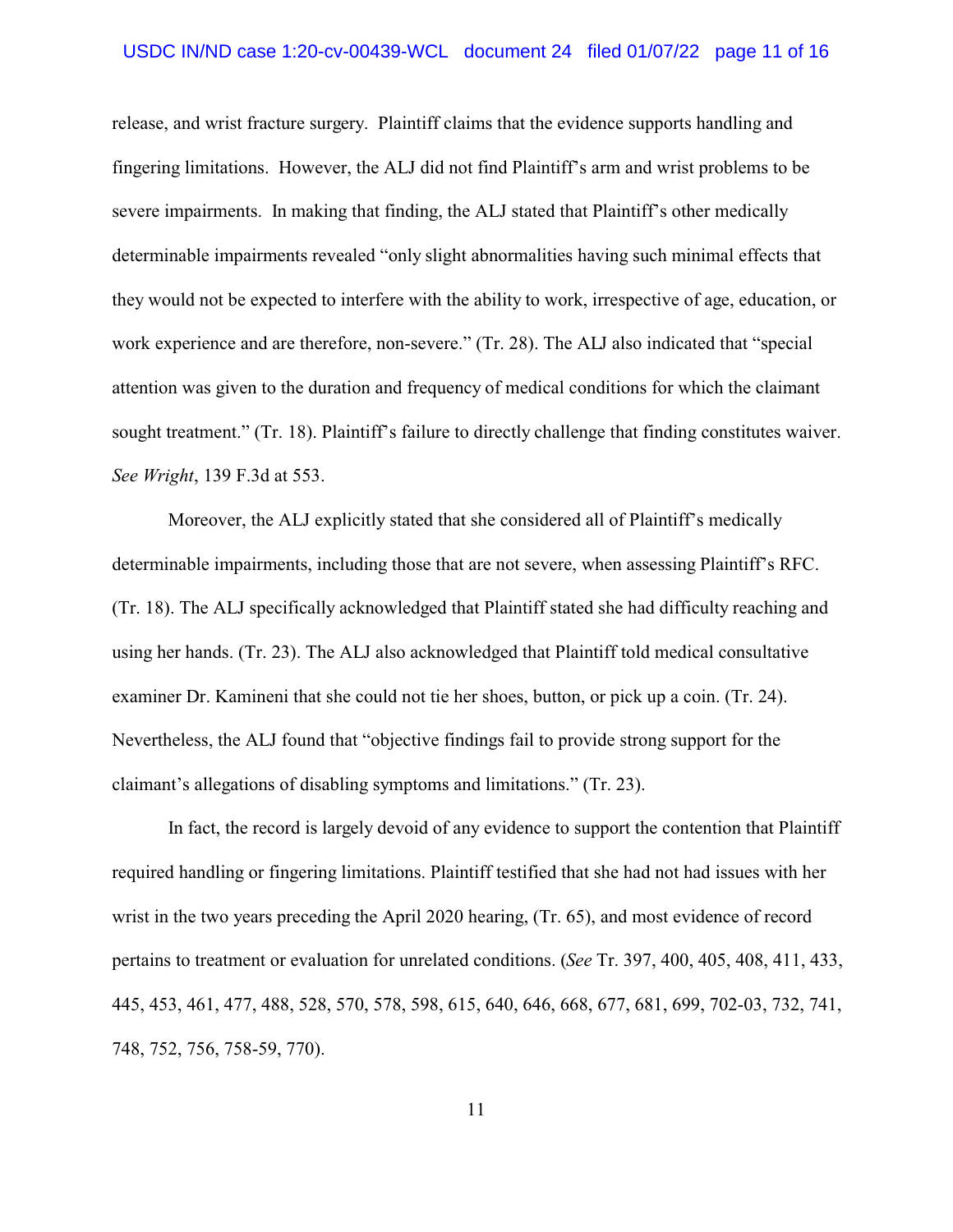As Plaintiff acknowledges, there were only two occasions during the relevant three-year period in which she presented for treatment of her left wrist, (Tr. 402, 737). In October 2018, Plaintiff indicated she had experienced left wrist pain with giving way, numbness, tingling, and weakness for six years. (Tr. 402). Objectively, however, she exhibited normal sensation, normal motor function, 2+ pulses, no tenderness to palpation, good perfusion to all digits, and no instability. (Tr. 403).

A year later, in October 2019, Plaintiff reportedly hurt her wrist after tripping and falling into a wall. (Tr. 737). She said the initial swelling had resolved, ice helped, and she was able to use her wrist and arm appropriately without change in range of motion. (Tr. 737). Objectively, Plaintiff displayed no swelling and normal range of motion. (Tr. 737). She could make a fist and flex, extend, and rotate her left wrist without difficulty. (Tr. 737).

Plaintiff points to her function report and her subjective testimony which she claims supports handling and fingering limitations. (*See* Tr. 64, 287). However, subjective statements alone do not establish disability. 42 U.S.C. § 423(d)(5)(A); 20 C.F.R. §§ 404.1521, 404.1529(a); SSR 16-3p, 2017 WL 5180304, at \*2. Further, the ALJ found that the evidence did not entirely substantiate Plaintiff's subjective allegations. (Tr. 23, 25). Plaintiff did not challenge that finding, and has waived the same. *See Wright*, 139 F.3d at 553.

Contrary to Plaintiff's contention, *Hoskins v. Berryhill*, No. 1:18-cv-0023, 2018 WL 5262939 (N.D. Ind. Oct. 23, 2018), is distinguishable from the present case. There, the ALJ found that the plaintiff's severe impairments included "bilateral hand numbness with some paresthesias most consistent with carpal tunnel syndrome," "arthritis," and "neuropathy of the bilateral upper extremities." *Hoskins*, 2018 WL 5262939, at \*2. Here, the ALJ found no severe impairments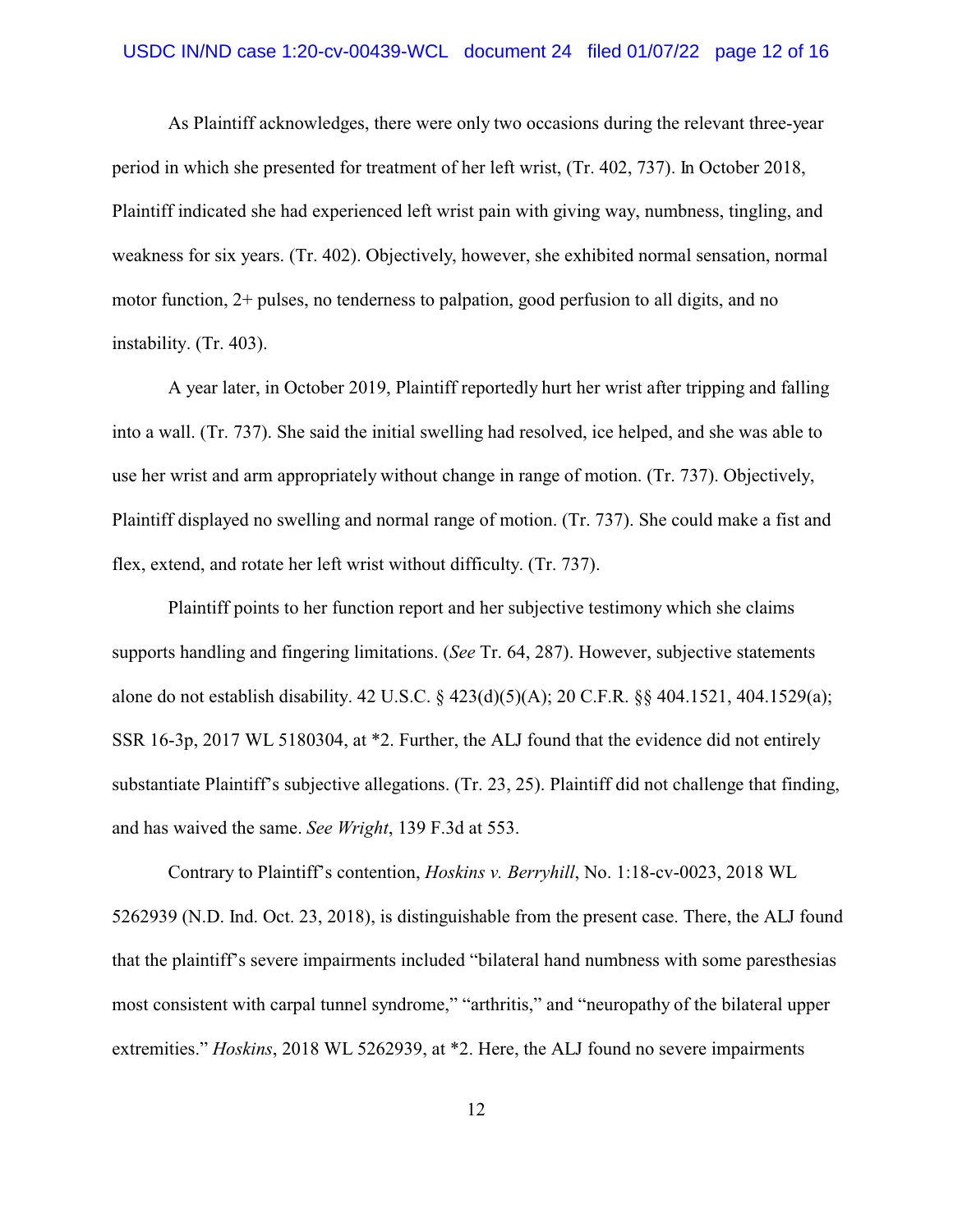concerning use of the upper extremities. (Tr. 17). The plaintiff in *Hoskins* also exhibited positive Phalen's signs, neuropathy, and neuritis, and it was undisputed that he experienced at least some problems with handling and fingering. *Id*. at \*4. As noted above, the objective evidence here does not support that Plaintiff experienced any ongoing handling and fingering limitations. Thus Plaintiff's reliance on *Hoskins* is misplaced. This Court finds no error in the ALJ's determination that no handling or fingering limitations were supported by the record, and there is no basis for remand on this issue.

Lastly, Plaintiff argues that the ALJ's finding that Plaintiff can do light work is not supported by substantial evidence. Relying on Dr. Kamineni's "Medical Source Statement" Plaintiff contends that due to a problem with her left knee making her unable to squat she is unable to do light work. In her decision, the ALJ acknowledged Plaintiff's alleged left knee issues, but noted Plaintiff stopped taking pain medications eleven weeks after surgery and was "released with 'no restrictions and activity as tolerated'" three months post-surgery. (Tr. 18 (quoting Tr. 406); *see also* Tr. 497). Records from that time indicate that Plaintiff's fracture was healing well and that her hardware was in a good position. (Tr. 406). Plaintiff was directed to only follow up as needed for orthopedic care, (Tr. 407), yet there is no indication she ever did, despite seeking fairly routine treatment for various unrelated issues, (*see* Tr. 668, 699, 732, 737, 741, 743, 752, 748, 756, 758-59, 770). The ALJ also pointed out that subsequent records show Plaintiff generally exhibited normal gait. (Tr. 18; *see* Tr. 116, 708, 711, 733, 744, 749, 753, 756).

The Commissioner argues that, as the ALJ found, Plaintiff's condition had improved enough after surgery that she did not require ongoing treatment. (*See* Tr. 18). When discussing Plaintiff's alleged ailments at the hearing, the ALJ asked her if she had any upcoming medical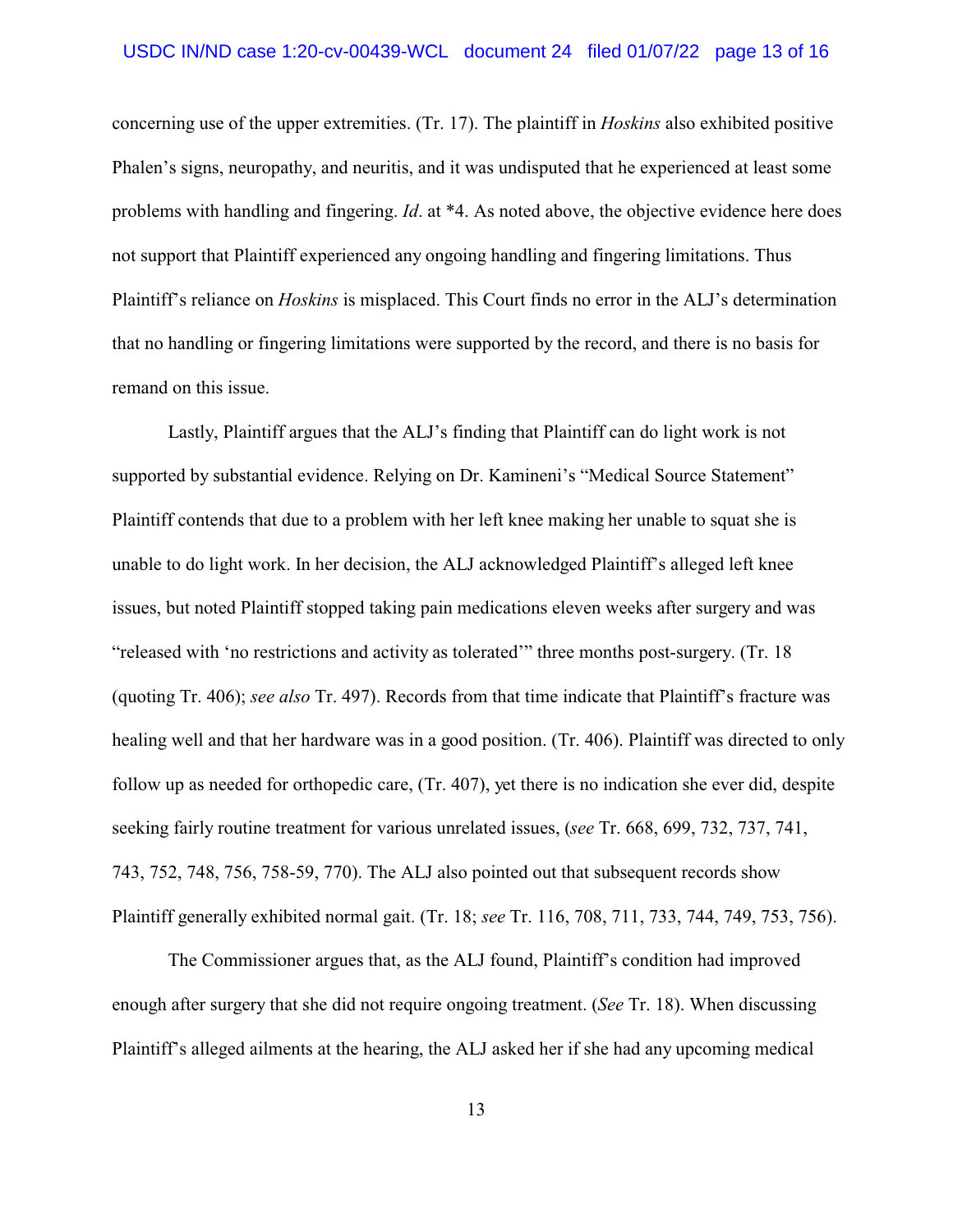#### USDC IN/ND case 1:20-cv-00439-WCL document 24 filed 01/07/22 page 14 of 16

appointments. (Tr. 60). Aside from an anticipated colonoscopy, Plaintiff testified, "Not yet. I just go when something goes wrong." (Tr. 60). This is consistent with evidence showing she freely presented to the emergency department when she had complaints. (*See* Tr. 433, 445, 453, 461, 477, 488, 493, 570, 578, 598, 615, 640, 646, 759, 770).

The Commissioner also contends that, based on evidence of Plaintiff's post-surgery progress, the ALJ properly found that her knee impairment did not meet the twelve-month duration requirement. *See* 42 U.S.C. § 423(d)(1)(A); *see also Herr v. Sullivan*, 912 F.2d 178, 182 (7th Cir. 1990 (holding the claimant did not meet the twelve-month durational requirement based on evidence that plaintiff's recovery progress occurred within several months of brain surgery).

In any event, the ALJ expressly stated that "limitations and restrictions are contained in the claimant's Residual Functional Capacity assessment to accommodate" her knee complaints. (Tr. 18). The ALJ limited Plaintiff to light work with additional restrictions that included: occasionally climb stairs or ramps, balance, stoop, or crouch; never kneel, crawl, or climb ladders, ropes, or scaffolds; work with a moderate level of noise and no concentrated exposure to moving machinery or unprotected heights; and work with an option to sit or stand, changing positions no more frequently than every thirty minutes, while remaining on task. (Tr. 22).

Dr. Kamineni opined that Plaintiff could not carry twenty pounds short/long distances or lift ten pounds over her head at one time. (Tr. 712). Plaintiff told Dr. Kamineni that she could not sit for ten minutes or stand for ten minutes, and she could walk zero blocks before needing to rest due to back pain. (Tr. 712).

Objectively, Plaintiff was cooperative with no gross motor focal deficits, intact recent and remote memory, and normal attention span. (Tr. 711-12). She had 5/5 bilateral grip strength with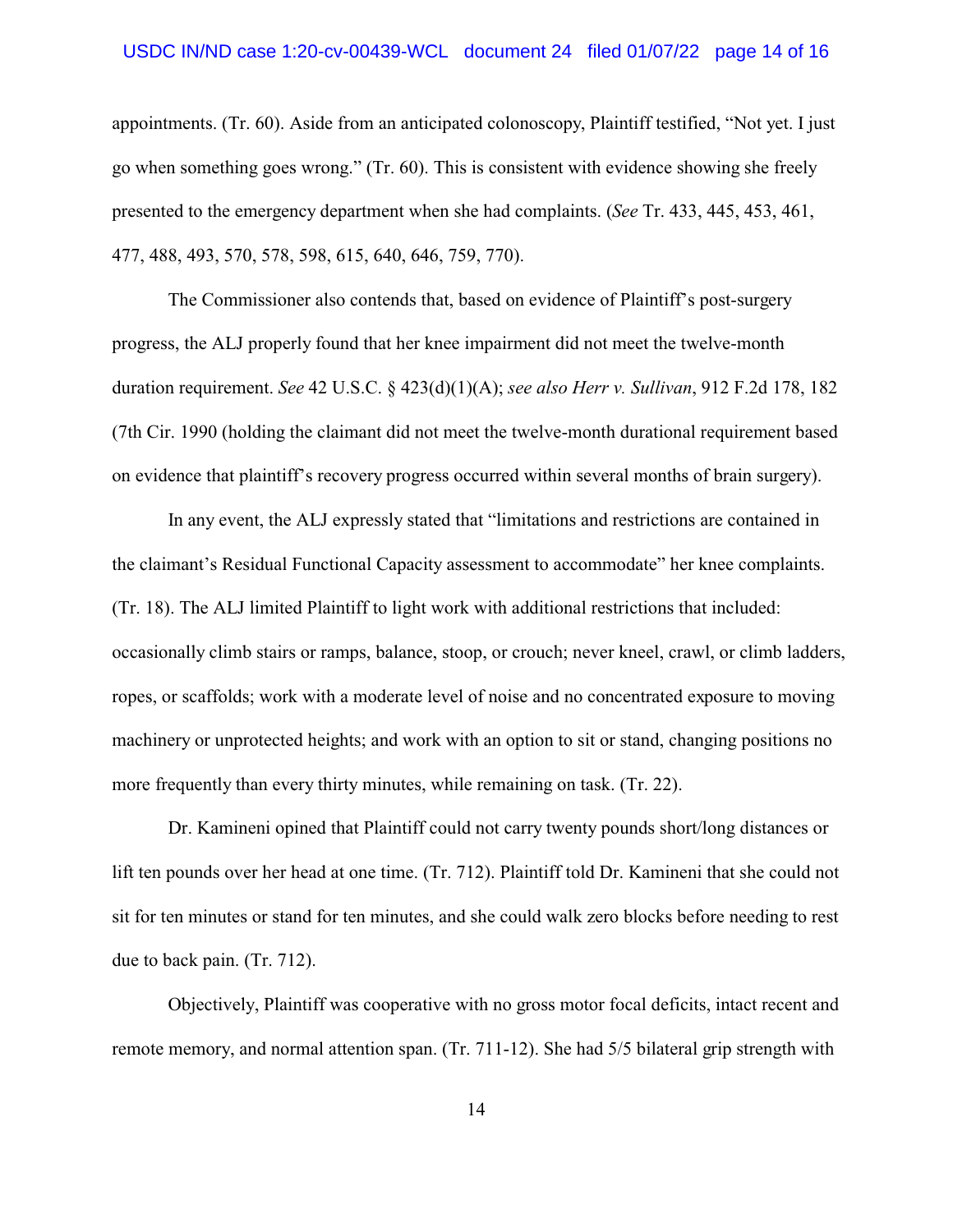#### USDC IN/ND case 1:20-cv-00439-WCL document 24 filed 01/07/22 page 15 of 16

the ability to perform fine and gross movements on a sustained basis, and could button, zip, and pick up coins. (Tr. 712). Though she purportedly could not squat due to knee pain, her straight leg raising tests were negative, and she displayed no edema. (Tr. 712). She also exhibited stable gait with an assistive device, 5/5 muscle strength in her upper and lower extremities, normal tandem walk, normal heel/toe walk, and normal range of motion. (Tr. 712).

The ALJ found Dr. Kamineni's opinion unpersuasive. (Tr. 26). The ALJ noted that Dr. Kamineni's opinion was not completely supported by his own examination findings. (Tr. 26). As the ALJ noted, Plaintiff was not on medication or treating with a specialist, and her physical examination was unremarkable. (Tr. 26). Additionally, the ALJ found that Dr. Kamineni's conclusions were inconsistent with other evidence. (Tr. 26).

Plaintiff claims that the ALJ mischaracterized Dr. Kamineni's assessment by indicating the "claimant alleged she was unable to squat due to knee pain," (Tr. 24). Dr. Kamineni's opinion cites no objective findings to support that Plaintiff could not squat (*se*e Tr. 711-12), and Plaintiff's physical examination was unremarkable.

Plaintiff contends that her subjective reports were genuine because Dr. Kamineni noted she was cooperative. As the Seventh Circuit has held, "RFC determinations are inherently intertwined with matters of credibility, and we generally defer to an ALJ's credibility finding unless it is 'patently wrong.'" *Outlaw v. Astrue*, 412 F. App'x 894, 897 (7th Cir. 2011). Again, the ALJ discounted Plaintiff's subjective reports as not entirely supported, (Tr. 23, 25), and Plaintiff failed to challenge that finding, *see Wright v. United States*, 139 F.3d at 553. The ALJ did not mischaracterize or improperly reject Dr. Kamineni's opinion. *See Diaz v. Chater*, 55 F.3d 300, 307 (7th Cir. 1995) ("On the other hand, evidence of Mr. Diaz's ability to walk and stand